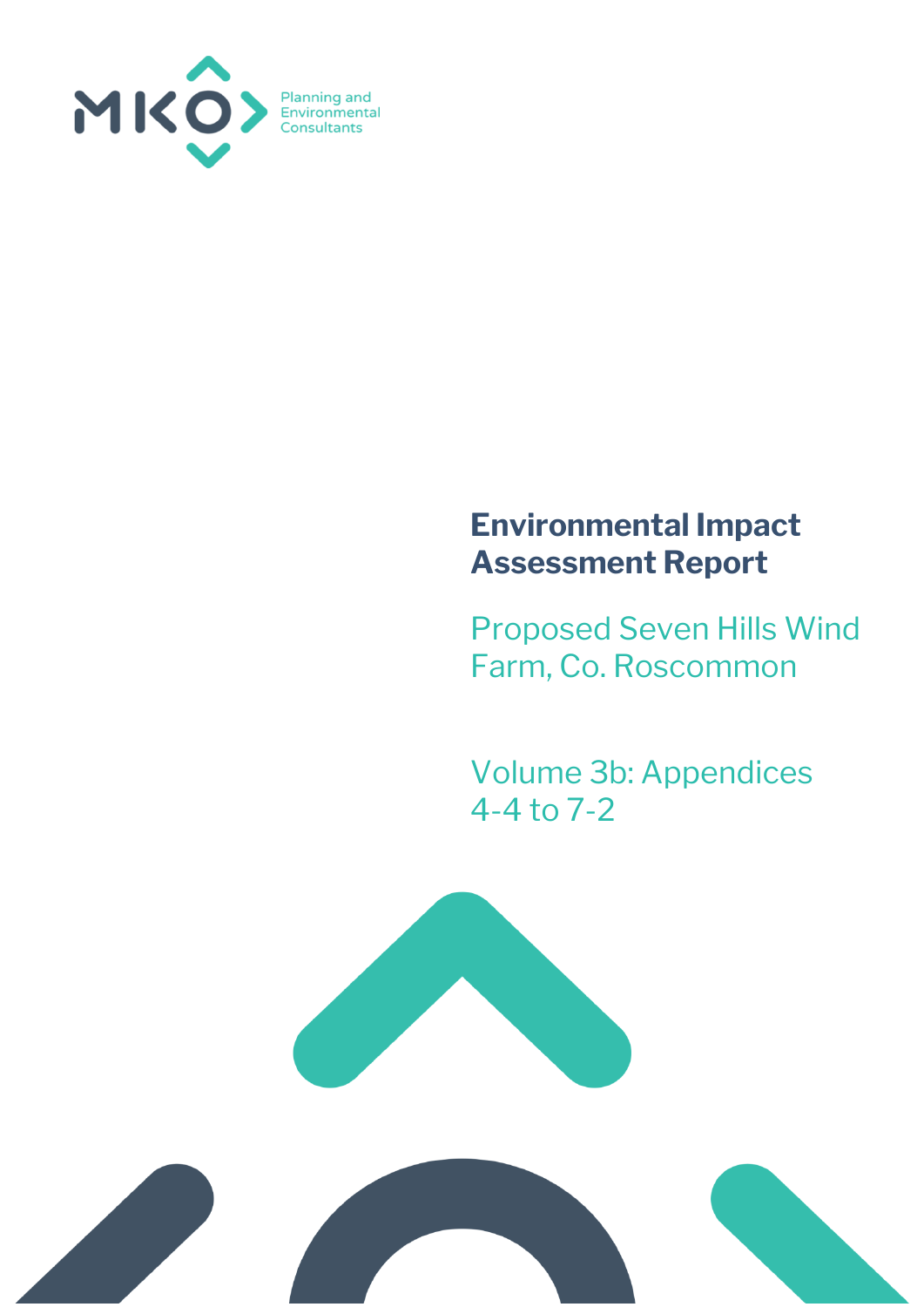## **DOCUMENT DETAILS**

| Client: |  |
|---------|--|
|         |  |

0>

**Energia Renewables ROI Ltd.** 

Project Title: **Proposed Seven Hills Wind Farm, Co. Roscommon**

Project Number: **190907**

Document Title: **Environmental Impact Assessment Report**

Document File Name: **Volume 3b: Appendices 4-4 – 7-2 - 190907**

Prepared By: **MKO**

**Tuam Road Galway Ireland H91 VW84**



| <b>Rev</b> | <b>Status</b> | <b>Date</b> | Author(s)                  | Approved By |
|------------|---------------|-------------|----------------------------|-------------|
| 01         | Final         | 03/06/2022  | ÓM, DN, PE,<br>JH, JW, MW, | <b>MW</b>   |
|            |               |             |                            |             |
|            |               |             |                            |             |
|            |               |             |                            |             |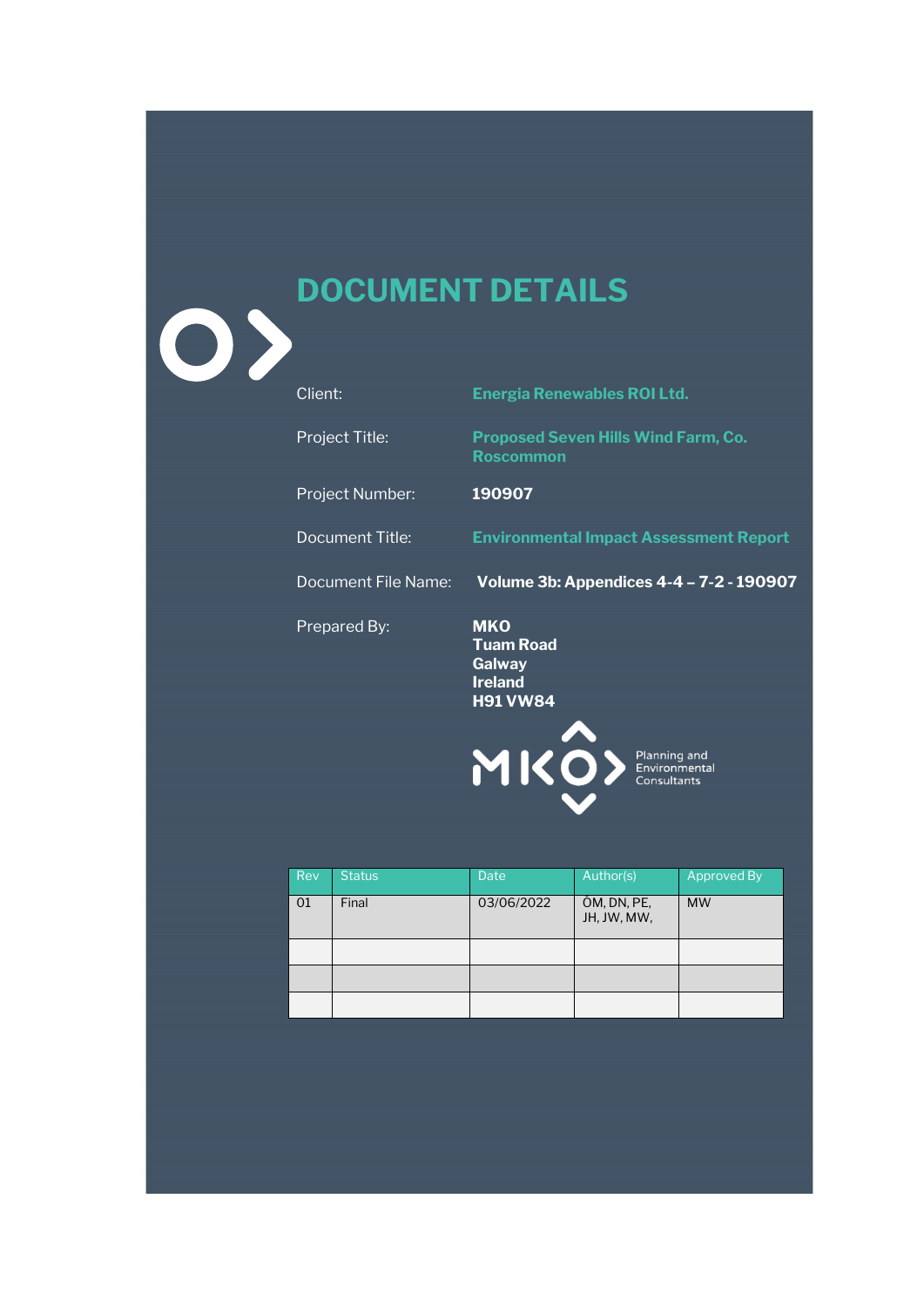

## **Table of Contents**

| Appendix 4-4 | <b>IGSL Factual Report - Grid Connection</b> |
|--------------|----------------------------------------------|
|              |                                              |

- Appendix 4-5 AECOM Slit Trench Review
- Appendix 4-6 HES Trial Pit Monitoring Report
- Appendix 4-7 Spoil Management Plan
- Appendix 4-8 Drainage Design Report
- Appendix 4-9 Construction and Environmental Management Plan
- Appendix 4-10 Decommissioning Plan
- Appendix 5-1 Wind Farms & Health Literature Review Chapman 2015
- Appendix 5-2 House Prices Study CXC Scotland 2016
- Appendix 6-1 Botanical Study
- Appendix 6-2 Bat Report
- Appendix 6-3 Aquatic Macroinvertebrate Sampling Report
- Appendix 6-4 Aquatics and Fisheries Survey Report
- Appendix 6-5 Biodiversity Mitigation and Enhancement Plan (Farm Plan)
- Appendix 6-6 CONFIDENTIAL APPENDIX Badger Sett Locations (excluded from folder)
- Appendix 7-1 Bird Survey Results Winter 2019-2019
- Appendix 7-2 Bird Survey Results Breeding Season 2019